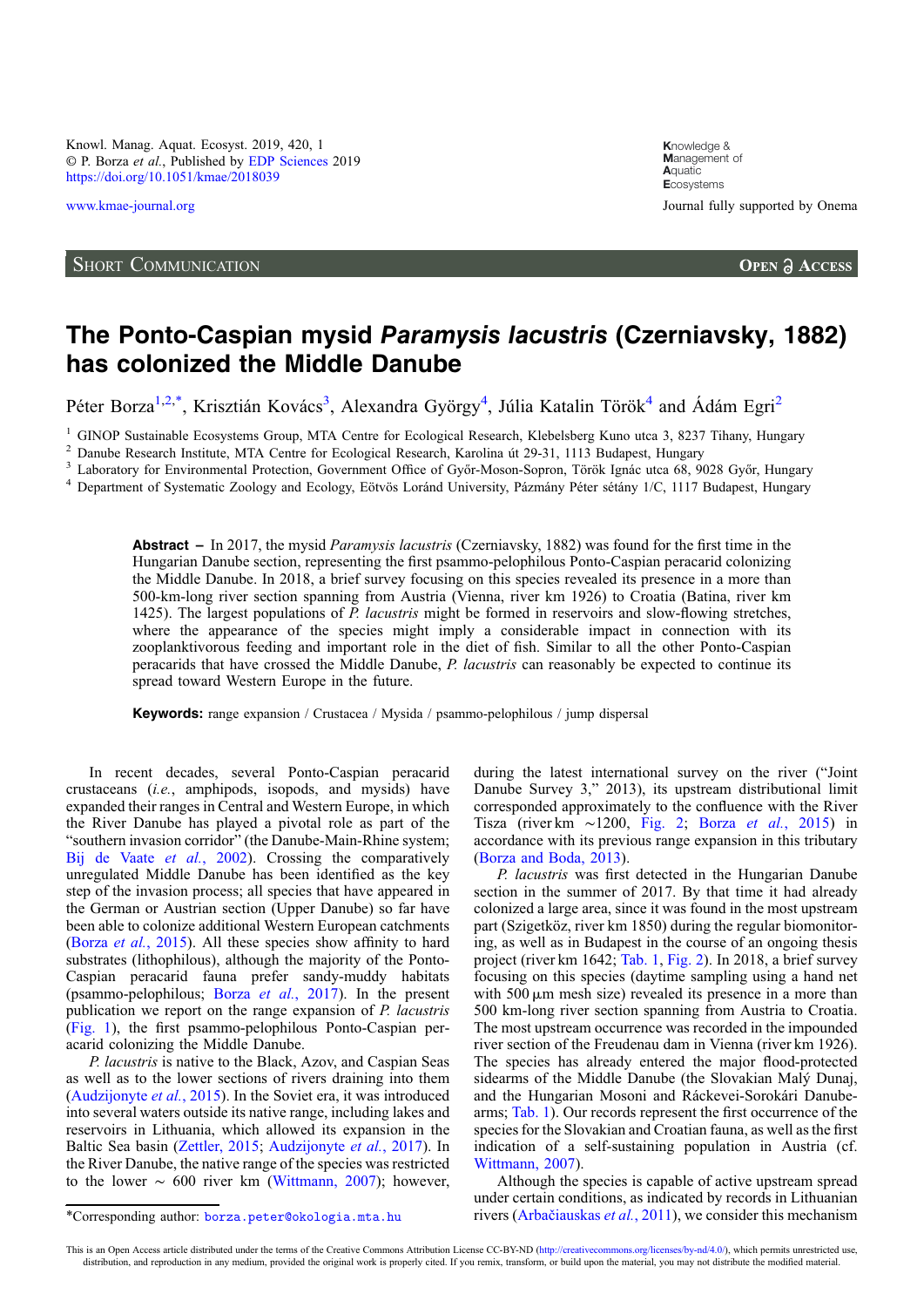P. Borza et al.: Knowl. Manag. Aquat. Ecosyst. 2019, 420, 1

<span id="page-1-0"></span>



Fig. 1. Adult female specimen of P. lacustris. Fig. 2. Sampling sites in the Middle Danube. White triangles: P. lacustris present; black triangles: P. lacustris absent; grey triangle: the most upstream occurrence of P. lacustris during the Joint Danube Survey 3 (Borza et al.[, 2015\)](#page-2-0). Country codes in addition to Table 1: RO: Romania, UA: Ukraine, RS: Serbia.

Table 1. Records of mysids in the Middle Danube (ordered by river km-s). PL: Paramysis lacustris (Czerniavsky, 1882), KW: Katamysis warpachowskyi G.O. Sars, 1893, LB: Limnomysis benedeni Czerniavsky, 1882. River km-s of sampling points in sidearms represent the nearest point in the main channel. Country codes: AT: Austria, SK: Slovakia, HU: Hungary, HR: Croatia. Since the samples were collected during the day, they cannot be regarded as representative for the nocturnally active Hemimysis anomala (G.O. Sars, 1907). The sampling was not quantitative; therefore, the numbers of collected specimens serve as only a rough indication of the relative densities of the three mysid species.

| River km<br>Geographic coordinates<br>Country<br>Location<br>Date                            |                     | PL | <b>KW</b>      | LB             |
|----------------------------------------------------------------------------------------------|---------------------|----|----------------|----------------|
| 48°20'13.30" N 16°03'34.70" E<br>Tulln 1<br>1963<br>AT<br>17.09.2018                         | Rip-rap             |    | 6              | 14             |
| AT<br>Tulln <sub>2</sub><br>48°20'15.53" N 16°04'42.07" E<br>17.09.2018<br>1962              | Mud, gravel, algae  |    | 9              |                |
| AT<br>Greifenstein<br>48°21'01.15" N 16°14'59.97" E<br>17.09.2018<br>1949                    | Mud                 |    | 49             | 5              |
| AT<br>Klosterneuburg<br>48°19'41.88" N 16°19'43.43" E<br>17.09.2018<br>1942                  | Sand, gravel        |    | 13             | -1             |
| 48°12'49.30" N 16°26'15.45" E<br>1926<br>AT<br>Vienna, Alte Donau<br>17.09.2018              | Stones, macrophytes |    | $\overline{2}$ | $22\,$         |
| 48°12'29.01" N 16°26'10.52" E<br>AT<br>17.09.2018<br>1926<br>Vienna, Danube main arm         | Rip-rap, mud        | 47 | 5              | $\overline{4}$ |
| AT<br>48°07'18.57" N 16°42'55.58" E<br>17.09.2018<br>1902<br>Haslau                          | Gravel              |    |                | 8              |
| 48°07'39.24" N 17°09'02.26" E<br>1866<br><b>SK</b><br>Bratislava, Danube inlet<br>17.09.2018 | Mud                 | 23 | $\mathbf{1}$   |                |
| 48°07'43.43" N 17°09'07.31" E<br>17.09.2018<br><b>SK</b><br>Bratislava, Malý Dunaj<br>1866   | Mud, riparian       | 9  | $\overline{3}$ | 12             |
|                                                                                              | vegetation          |    |                |                |
| 48°00'45.84" N 17°12'59.47" E<br>HU<br>22.08.2017<br>1850<br>Rajka, Mosoni-Danube            | Gravel              | 2  |                | $\overline{2}$ |
| HU<br>48°00'14.88" N 17°14'53.62" E<br>22.08.2017<br>1848<br>Rajka                           | Gravel, mud         | 6  |                | 19             |
| Dunakiliti, Helenai-Danube arm<br>47°59'16.34" N 17°17'35.44" E<br>22.08.2017<br>1845<br>HU  | Rip-rap, mud        | 6  |                | 16             |
| 47°47'30.92" N 17°39'03.69" E<br>1806<br>HU<br>Vámosszabadi (Győrzámoly)<br>04.04.2018       | Gravel              | 3  |                | $\overline{7}$ |
| 47°47'30.92" N 17°39'03.69" E<br>HU<br>Vámosszabadi (Győrzámoly)<br>15.05.2018<br>1806       | Gravel              | 49 | 9              | 10             |
| 47°45′03.93″ N 18°07′14.93″ E<br>31.08.2017<br>HU<br>Komárom<br>1768                         | Gravel, mud         | 8  |                | -1             |
| 47°47'25.65" N 18°43'25.98" E<br>Štúrovo<br>30.09.2018<br>1719<br><b>SK</b>                  | Mud, algae          | 15 |                | 10             |
| HU<br>47°45'59.05" N 18°55'02.18" E<br>15.09.2018<br>1699<br>Dömös                           | Mud                 | 14 |                | 1              |
| 47°41'40.02" N 19°07'45.00" E<br>28.08.2018<br>1670<br>HU<br>Göd 1                           | Sand, mud           | 7  |                |                |
| 47°40'38.92" N 19°07'29.08" E<br>28.08.2018<br>1668<br>HU<br>Göd 2                           | Clay, shells        | 13 |                | 1              |
| Budapest, Újpest<br>47°33'44.86" N 19°04'15.45" E<br>28.08.2018<br>1655<br>HU                | Sand, mud           | 5  |                |                |
| Budapest, Óbudai-sziget<br>HU<br>47°33'06.99" N 19°02'53.90" E<br>28.08.2018<br>1653         | Sand, mud           | 11 |                |                |
| HU<br>Budapest, Ráckevei-Soroksári<br>47°27'39.49" N 19°04'20.90" E<br>29.08.2018<br>1642    | Rip-rap, mud        | 5  | $\mathbf{1}$   | 10             |
| Danube arm                                                                                   |                     |    |                |                |
| Budapest, Lágymányosi-öböl<br>47°27'33.90" N 19°03'30.50" E<br>HU<br>04.07.2017<br>1642      | Mud                 | 1  | 8              |                |
| 47°23'19.70" N 18°59'32.16" E<br>29.08.2018<br>1631<br>HU<br>Budapest, Nagytétény            | Sand, gravel        | 5  |                |                |
| 46°54'43.32" N 18°57'53.50" E<br>19.09.2018<br>1572<br>HU<br>Dunavecse                       | Sand, mud           | 45 |                |                |
| HU<br>46°41'33.58" N 19°00'34.35" E<br>19.09.2018<br>1545<br>Harta                           | Sand, gravel        | 49 |                |                |
| 1507<br>HU<br>46°25'35.06" N 18°54'22.90" E<br>19.09.2018<br>Fajsz                           | Mud                 | 20 |                |                |
| 46°11'36.28" N 18°55'27.05" E<br>19.09.2018<br>HU<br>1480<br>Baja                            | Sand, mud           | 54 |                |                |
| 45°59'21.37" N 18°41'52.03" E<br>HU<br>19.09.2018<br>1446<br>Mohács                          | Mud, clay           | 35 |                |                |
| 1425<br><b>HR</b><br>45°51'05.35" N 18°51'16.09" E<br>19.09.2018<br>Batina                   | Mud, clay           | 25 |                |                |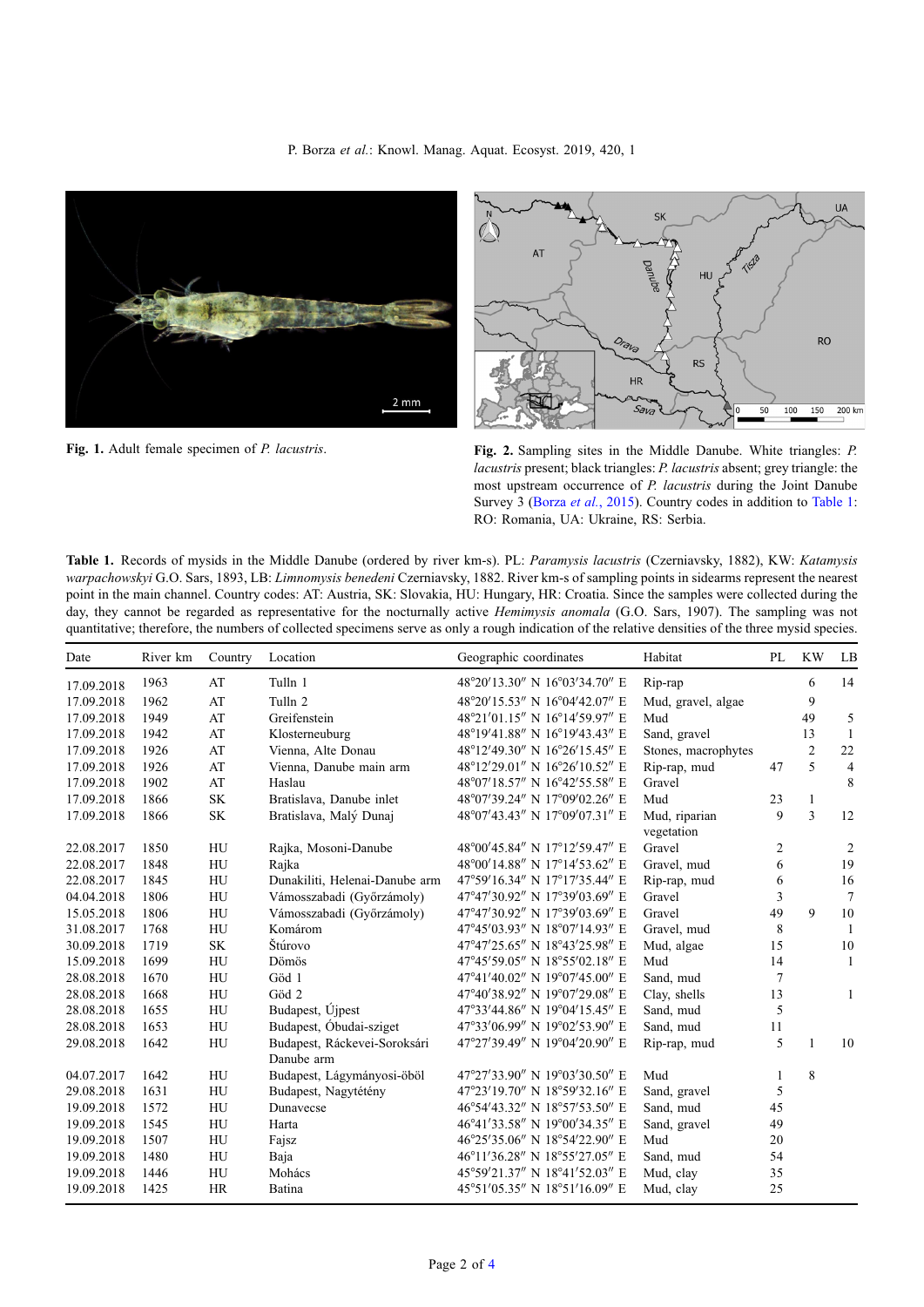<span id="page-2-0"></span>unlikely in the range expansion reported here for the following reasons: (1) Based on the considerable research and monitoring activity on the river in recent decades (including several samples taken and/or identified by mysid specialists; e.g., [Wittmann, 2002](#page-3-0), [2007;](#page-3-0) Borza, 2007; Borza et al., 2015), it is not likely that the species has been overlooked in this river section for a long time. (2) The more than 700 km-long river section upstream of the last reported range limit of the species (river km ∼1200 in 2013, [Fig. 2](#page-1-0); Borza et al., 2015) is blocked by two dams (at Freudenau and Gabčíkovo), and most of it can be characterized by relatively strong currents and coarse substrates (Fig. 2 in Borza et al., 2015), offering only small and isolated patches of suitable habitat for P. lacustris.

Rather, we assume that the species reached Vienna by jump dispersal (e.g., by ships) and colonized the intermediate river section rapidly by downstream drift, similar to all the other Ponto-Caspian peracarid species expanding in the river after the opening of the Main-Danube canal in 1992 (Borza et al., 2015). The establishment of the species in Vienna might be in connection with a previous record of a single specimen in 2004 ([Wittmann, 2007](#page-3-0)). Such long lag-periods are often reported in terrestrial invasions where small "bridgehead" populations are more likely to be detected (Crooks and Soulé, 1999).

The species prefers fine sediments (sand, mud, or clay) with standing water or slow to moderate currents (Băcescu, 1954); therefore, the largest populations in the recently colonized river section might be formed in reservoirs. In fastflowing stretches with coarse sediments, the presence of the species might be restricted to isolated lentic patches (e.g., around groynes), whereas in slow-flowing sections of the river, it might inhabit the entire littoral zone. Revealing whether the species can also inhabit the offshore zone in such stretches would require further investigations.

The overall impact of the species is hard to predict. Stable isotope analyses have identified P. lacustris as omnivorous with larger specimens relying primarily on zooplankton (Lesutienė et al., 2007, 2008). The species also serves as an important food source for fish; however, long-term positive effects on fish production have not been proved (Arbačiauskas et al., 2010). Considerable negative consequences on the other mysids cannot be expected, since their habitat preferences (Borza et al., 2017) as well as their diets ([Rothhaupt](#page-3-0) et al., [2014](#page-3-0)) are markedly different.

Based on the fact that all Ponto-Caspian peracarids that have crossed the Middle Danube have been able to continue their spread, P. lacustris can reasonably be expected to colonize the Upper Danube as well as other catchments in Western Europe in the future. As most of these waters can be characterized as a more-or-less continuous chain of reservoirs, the species might become an important member of their biota.

Borza et al. (2017) discussed the possibility of a new invasion wave consisting of psammo-pelophilous Ponto-Caspian peracarids in case substantial hydromorphological modifications (e.g., establishment of reservoirs, or deepening of the shipping channel) were carried out in the Middle Danube. We assume that *P. lacustris* is not the harbinger of a new wave but a late representative of the previous one. Its invasion success indicates that the large-scale spread of psammo-pelophilous species is possible even under the present conditions; however, drastic anthropogenic disturbances might considerably accelerate the process.

Acknowledgments. This work was supported by the NKFIH PD-115451 grant received by Á.E. from the Hungarian National Research, Development and Innovation Office and the GINOP 2.3.2-15-2016-00019 grant. Á.E. thanks the János Bolyai Research Scholarship of the Hungarian Academy of Sciences for supporting this study. The article benefitted from the comments of two anonymous referees and proofreading by Kendra Chilson.

## **References**

- Arbačiauskas K, Rakauskas V, Virbickas T. 2010. Initial and longterm consequences of attempts to improve fish-food resources in Lithuanian waters by introducing alien peracaridan species: a retrospective overview. J Appl Ichthyol 26: 28–37.
- Arbačiauskas K, Visinskienė G, Smilgevičienė S, Rakauskas V. 2011. Non-indigenous macroinvertebrate species in Lithuanian fresh waters, Part 1: distributions, dispersal and future. Knowl Manag Aquat Ecosyst 402: 12.
- Audzijonyte A, Baltrūnaitė L, Väinölä R, Arbačiauskas K. 2015. Migration and isolation during the turbulent Ponto-Caspian Pleistocene create high diversity in the crustacean Paramysis lacustris. Mol Ecol 24: 4537–4555.
- Audzijonyte A, Baltrūnaitė L, Väinölä R, Arbačiauskas K. 2017. Human-mediated lineage admixture in an expanding Ponto-Caspian crustacean species Paramysis lacustris created a novel genetic stock that now occupies European waters. Biol Invasions 19: 2443–2457.
- Băcescu M. 1954. Crustacea: Mysidacea, Editura Academiei Republicii Populare Romîne, Bucuresti, 126 p.
- Bij de Vaate A, Jażdżewski K, Ketelaars HAM, Gollasch S, Van der Velde G. 2002. Geographi graphical patterns in range extension of Ponto-Caspian macroinvertebrate species in Europe. Can J Fish Aquat Sci 59: 1159–1174.
- Borza P. 2007. Contribution to the macroinvertebrate fauna of the Hungarian Danube. III. Mysid shrimps (Crustacea: Mysidacea). Folia Hist Nat Mus Matraensis 31: 125–129.
- Borza P, Boda P. 2013. Range expansion of Ponto-Caspian mysids (Mysida, Mysidae) in the River Tisza: first record of Paramysis lacustris (Czerniavsky, 1882) for Hungary. Crustaceana 86: 1316– 1327.
- Borza P, Csányi B, Huber T, Leitner P, Paunović M, Remund N, Szekeres J, Graf W. 2015. Longitudinal distributional patterns of Peracarida (Crustacea, Malacostraca) in the River Danube. Fundam Appl Limnol 187: 113–126.
- Borza P, Huber T, Leitner P, Remund N, Graf W. 2017. Success factors and future prospects of Ponto-Caspian peracarid (Crustacea: Malacostraca) invasions: is "the worst over"? Biol Invasions 19: 1517–1532.
- Crooks JA, Soulé ME. 1999. Lag times in population explosions of invasive species: causes and implications. In: Sandlund OT, Schei PJ, Viken Å, eds. Invasive Species and Biodiversity Management. Dordrecht: Kluwer Academic Publishers, pp. 103–125.
- Lesutienė J, Gorokhova E, Gasiūnaitė ZR, Razinkovas A. 2007. Isotopic evidence for zooplankton as an important food source for the mysid Paramysis lacustris in the Curonian Lagoon, the South-Eastern Baltic Sea. Estuar Coast Shelf Sci 73: 73–80.
- Lesutienė J, Gorokhova E, Gasiūnaitė ZR, Razinkovas A. 2008. Role of mysid seasonal migrations in the organic matter transfer in the Curonian Lagoon, south-eastern Baltic Sea. Estuar Coast Shelf Sci 80: 225–234.